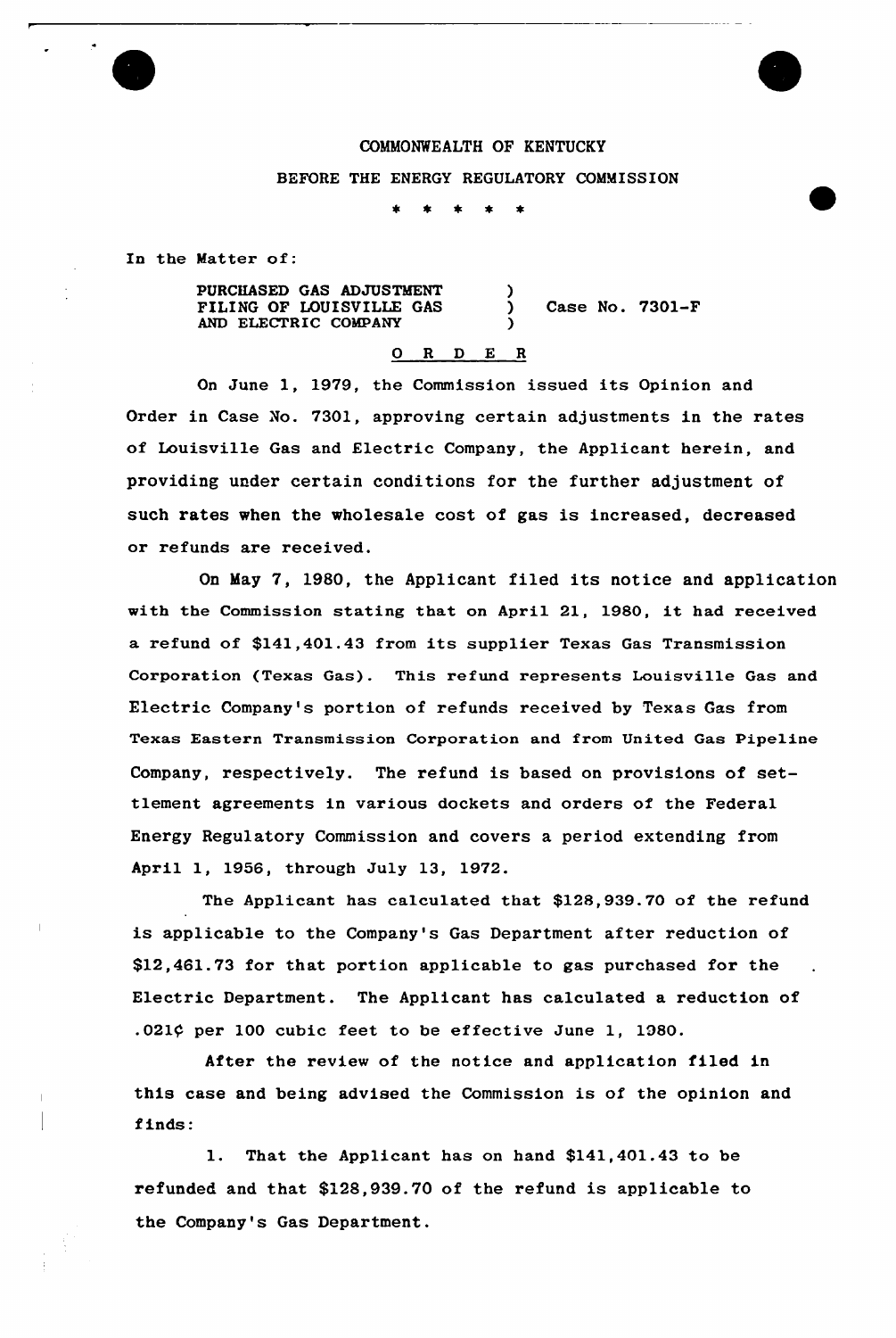2. That the Applicant should refund said monies to their customers effective June 1, 1980, and continuing for twelve (12) months at a refund factor of .021¢ per 100 cubic feet.

3. That the Purchased Gas Adjustment of the Applicant shall be adjusted to the following effective June 1, 198O.

| PGA corresponding to Base Supplier Rate                                                                                                                        | 5.880c |
|----------------------------------------------------------------------------------------------------------------------------------------------------------------|--------|
| Refund Factor effective August 1, 1979,<br>and continuing for twelve months or<br>until Company has discharged its re-<br>fund obligation from Case No. 7301-A | (.062) |
| Refund Factor effective October 1, 1979,<br>and continuing for twelve months or<br>until Company has discharged its refund<br>obligation from Case No. 7301-B  | (.030) |
| Refund Factor effective April 1, 1980,<br>and continuing for twelve months or<br>until Company has discharged its<br>refund obligation from Case No. 7301-E    | (.025) |
| Refund Factor effective June 1, 1980,<br>and continuing for twelve months or<br>until Company has discharged its re-<br>fund obligation from Case No. 7301-F   | (.021) |
| Total per 100 cubic feet                                                                                                                                       | 5.742¢ |

IT IS THEREFORE ORDERED that the Purchased Gas Adjustment of Applicant set forth in Finding (3) above be and the same is hereby approved to be effective for service rendered on and after June 1, 1980, and that within thirty (30) days of the date of this Order, Applicant shall file with this Commission its revised tariff sheet setting out the Purchased Gas Adjustment approved herein.

IT IS FURTiiER ORDERED that for the purpose of the future application of the Purchased Gas Adjustment Clause of Applicant the base rate for purchased gas shall be:

|                    |  | Monthly Demand Commodity<br>Charge Charge |         |
|--------------------|--|-------------------------------------------|---------|
| Texas Gas Rate G-4 |  | \$2.56                                    | 202.13c |

IT IS FURTHER ORDERED that the information furnished the Commission by Applicant in this case constitutes full compliance with the Commission's Order in Case No. 7301 and any other information ordinaxily required by the Commission's Rules is hereby waived.

 $-2-$